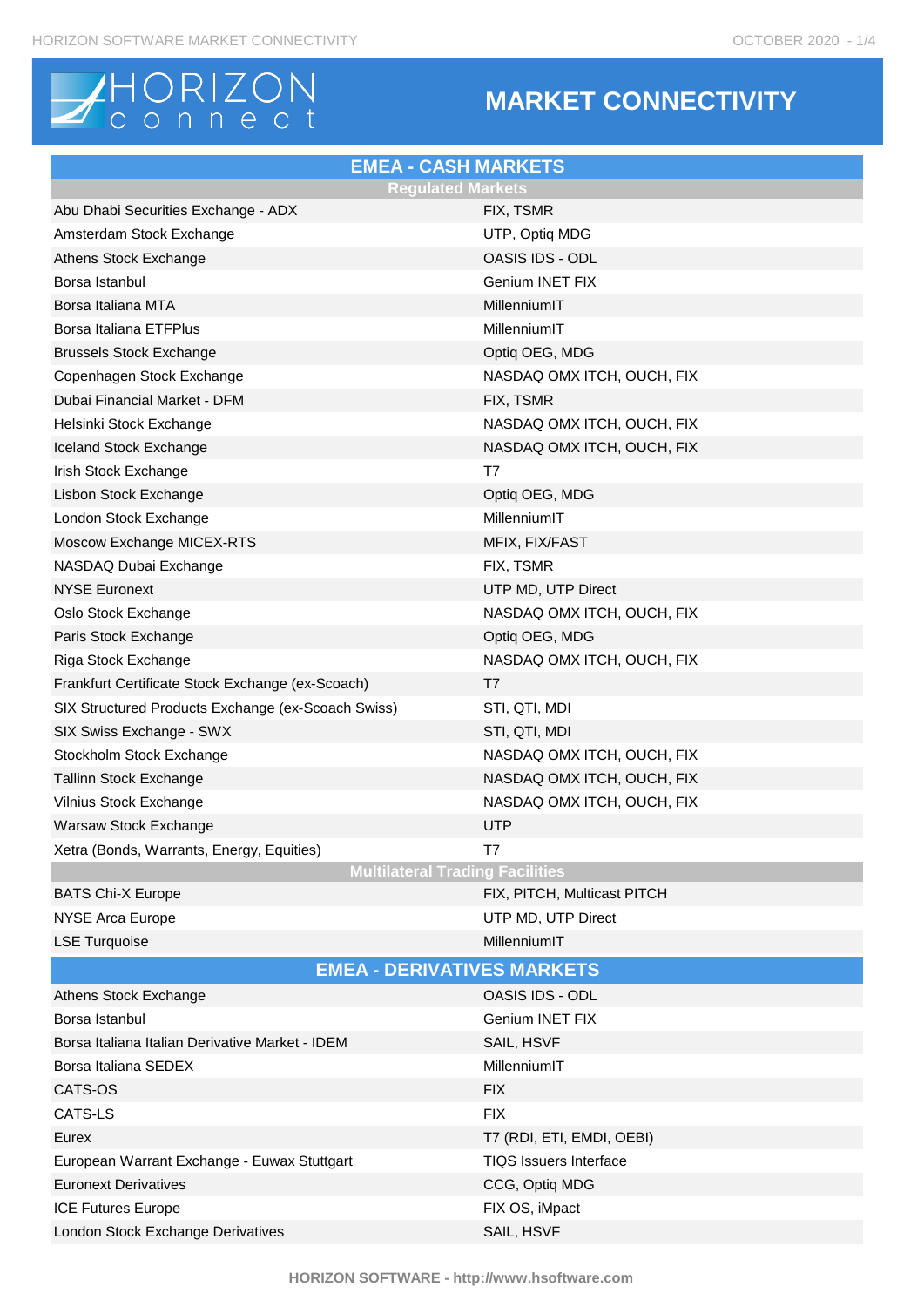| Madrid Futures Exchange - MEFF                   | MEFFG   |
|--------------------------------------------------|---------|
| NASDAQ Dubai Exchange                            | FIX, TS |
| Moscow Exchange Futures & Options Market - FORTS | Plaza-2 |
| SIX Swiss Exchange - SWX                         | STI. QT |
| Warsaw Stock Exchange                            | UTP     |



### MEFFGate Trading FIX, TSMR STI, QTI, MDI

#### **MARKET CONNECTIVITY**

| <b>ASIA - CASH MARKETS</b>                |                               |  |  |
|-------------------------------------------|-------------------------------|--|--|
| Australian Stock Exchange - ASX           | <b>OMX</b>                    |  |  |
| Bursa Malaysia - KLSE                     | <b>BDA</b>                    |  |  |
| Hong-Kong Stock Exchange                  | OCG, OMD-C                    |  |  |
| Korea Exchange                            | Koscom NFS                    |  |  |
| National Stock Exchange - NSE             | <b>CTCL</b>                   |  |  |
| Shanghai Stock Exchange - SSE             | SBF, FAST                     |  |  |
| Shenzhen Stock Exchange - SZSE            | SBF, FAST                     |  |  |
| Thailand Stock Exchange - SET             | Cinnober EMAPI                |  |  |
| Tokyo Stock Exchange / JPX Group          | ArrowHead, TosTNet            |  |  |
| <b>ASIA - DERIVATIVES MARKETS</b>         |                               |  |  |
| Australian Stock Exchange - ASX           | <b>OMX</b>                    |  |  |
| Australian Stock Exchange - ASX24         | <b>FIX</b>                    |  |  |
| <b>Bombay Stock Exchange</b>              | <b>OMB</b>                    |  |  |
| Bursa Malaysia - BMD                      | Market Data Platform 3, iLink |  |  |
| China Financial Futures Exchange - CFFEX  | CTP, Hundsun                  |  |  |
| Dalian Commodity Exchange - DCE           | Feichuang, CTP, Hundsun       |  |  |
| Hong-Kong Futures Exchange                | OMX, OMD-D                    |  |  |
| Hong-Kong Mercantile Exchange             | <b>EMAPI</b>                  |  |  |
| Korea Exchange                            | Koscom NFS                    |  |  |
| Osaka Securities Exchange / JPX Group     | <b>OMX</b>                    |  |  |
| Shanghai Futures Exchange - SHFE          | CTP, Hundsun                  |  |  |
| Shanghai Stock Exchange - SSE             | FIX, Hundsun                  |  |  |
| Singapore Exchange - SGX                  | <b>OMX</b>                    |  |  |
| Thailand Futures Exchange - TFEX          | Cinnober EMAPI                |  |  |
| Tokyo Financial Exchange - TFX            | MM Quote System               |  |  |
| Zhengzhou Commodity Exchange - ZCE / CZCE | eSunny, CTP, Hundsun          |  |  |

| <b>AMERICAS - CASH MARKETS</b>    |                                           |  |  |
|-----------------------------------|-------------------------------------------|--|--|
| BM&FBOVESPA - B3                  | <b>PUMA</b>                               |  |  |
| FXall                             | <b>FIX</b>                                |  |  |
| International Securities Exchange | FIX Gateway / ISE Depth of Market         |  |  |
| New-York Stock Exchange           | FIX / ArcaBook, OpenBookRT, OpenBookUltra |  |  |
|                                   |                                           |  |  |

| <b>AMERICAS - DERIVATIVES MARKETS</b> |                                   |  |  |
|---------------------------------------|-----------------------------------|--|--|
| <b>BM&amp;FBOVESPA</b>                | <b>PUMA</b>                       |  |  |
| <b>CBOE Futures Exchange</b>          | FIX / CFN                         |  |  |
| Chicago Mercantile Exchange           | Market Data Platform 3, iLink     |  |  |
| International Securities Exchange     | FIX Gateway / ISE Depth of Market |  |  |
| Montreal Exchange                     | FIX / STAMP                       |  |  |
| New-York Mercantile Exchange          | Market Data Platform 3, iLink     |  |  |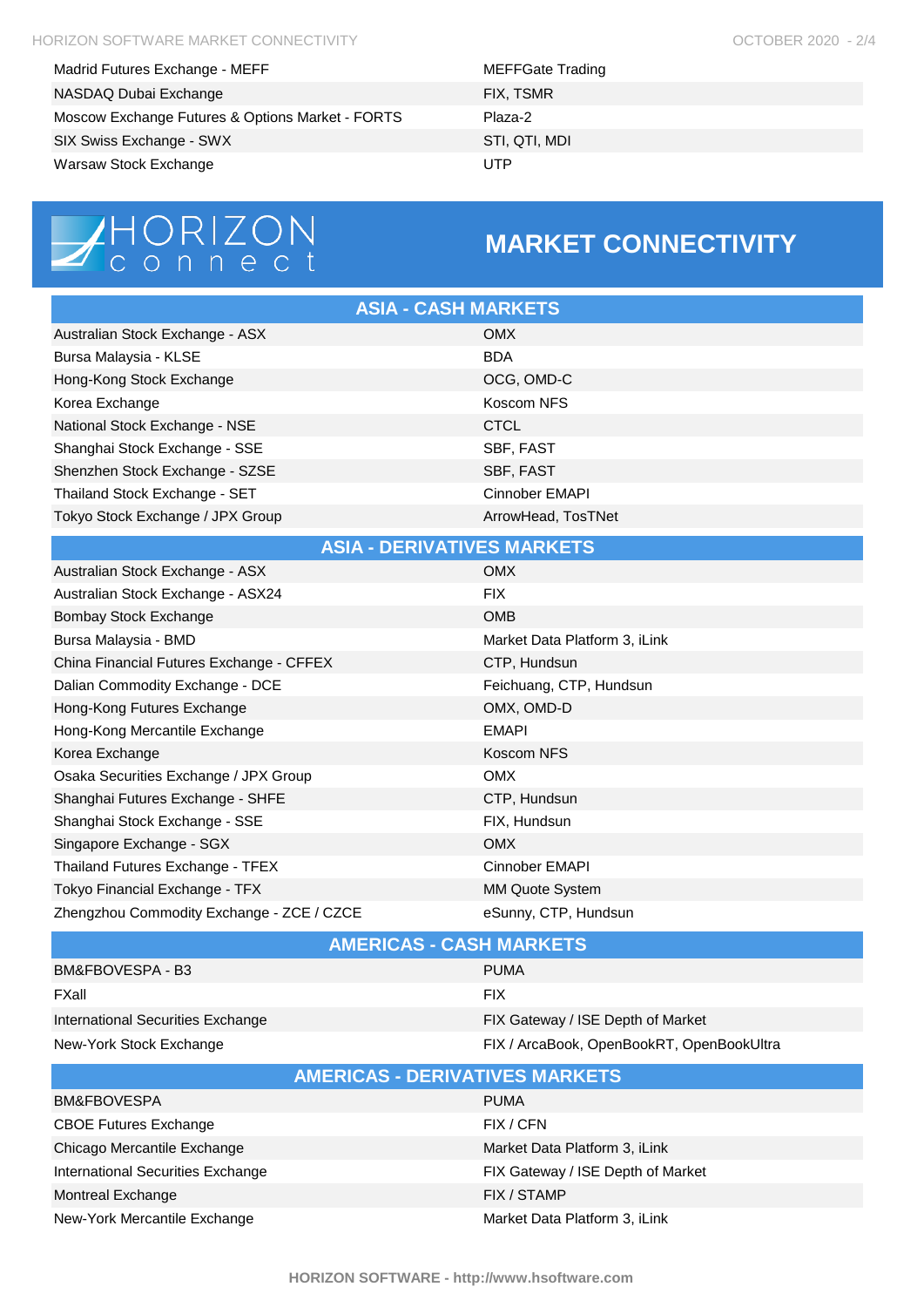

### **BROKERS CONNECTIVITY**

| <b>ABN Amro</b>               | FIX - TickTS, ORC |
|-------------------------------|-------------------|
| Ahorro                        | <b>FIX</b>        |
| Bank of America Merrill Lynch | <b>FIX</b>        |
| <b>Barclays BARX</b>          | <b>FIX</b>        |
| <b>Bay Crest Partners</b>     | <b>FIX</b>        |
| <b>BNP FIBEX</b>              | <b>FIX</b>        |
| <b>BNP FrontIERS</b>          | <b>FIX</b>        |
| Calyon CLS                    | <b>FIX</b>        |
| <b>CLSA</b>                   | <b>FIX</b>        |
| Calyon Frontiers              | <b>FIX</b>        |
| <b>Credit Suisse</b>          | <b>FIX</b>        |
| Daiwa                         | <b>FIX</b>        |
| Deutsche Bank                 | <b>FIX</b>        |
| Goldman Sachs                 | <b>FIX</b>        |
| Goodmorning Shinhan           | <b>FIX</b>        |
| <b>HSBC</b>                   | <b>FIX</b>        |
| <b>InteractiveBrokers</b>     | <b>FIX</b>        |
| Instinet                      | <b>FIX</b>        |
| JP Morgan                     | <b>FIX</b>        |
| Kepler Cheuvreux              | <b>FIX</b>        |
| Knight Capital Group          | <b>FIX</b>        |
| Morgan Stanley                | <b>FIX</b>        |
| Newedge                       | <b>FIX</b>        |
| Nomura                        | <b>FIX</b>        |
| OCBC                          | <b>FIX</b>        |
| <b>SYWG</b>                   | <b>FIX</b>        |
| <b>UBS</b>                    | <b>FIX</b>        |

# HORIZON<br>Connect

#### **MARKET DATA & THIRD PARTY VENDORS**

| ActivFinancial                | ActivContentGateway API                      |
|-------------------------------|----------------------------------------------|
| Arqa QUIK                     | <b>FIX</b>                                   |
| <b>B</b> clear                | SOAP/axis                                    |
| Bloomberg                     | Multi Product Feed, Managed BPipe            |
| Chi-Tech MarketPrizm          | MarketPrizm API                              |
| Cscreen                       | SOAP/axis                                    |
| Feichuang                     | <b>Xspeed API</b>                            |
| Fidessa (ION)                 | EMMA/OpenAccess, OMAR/OpenAccess, FIX, MDAPI |
| <b>FIS - SunGard GL TRADE</b> | <b>GL API</b>                                |
| Hundsun                       | TCP2 UFX API                                 |
| Integral FXCloud              | <b>FIX</b>                                   |
| <b>InteractiveData</b>        | CTF, MDG                                     |
| QuantHouse (Iress)            | FeedOS Java API                              |
| Reuters                       | JRFA (OMM and MD)                            |
| RootNet                       | <b>FIX</b>                                   |
| <b>SFIT</b>                   | Comprehensive Transaction Platform (CTP)     |
| SmartTrade                    | <b>FIX</b>                                   |
| <b>Trading Technologies</b>   | <b>FIX</b>                                   |
| Ullink (Itiviti)              | <b>FIX</b>                                   |
| Vectalis                      | <b>UTS Direct access</b>                     |
| Vela Trading Technologies     | MAMA and MAMDA                               |